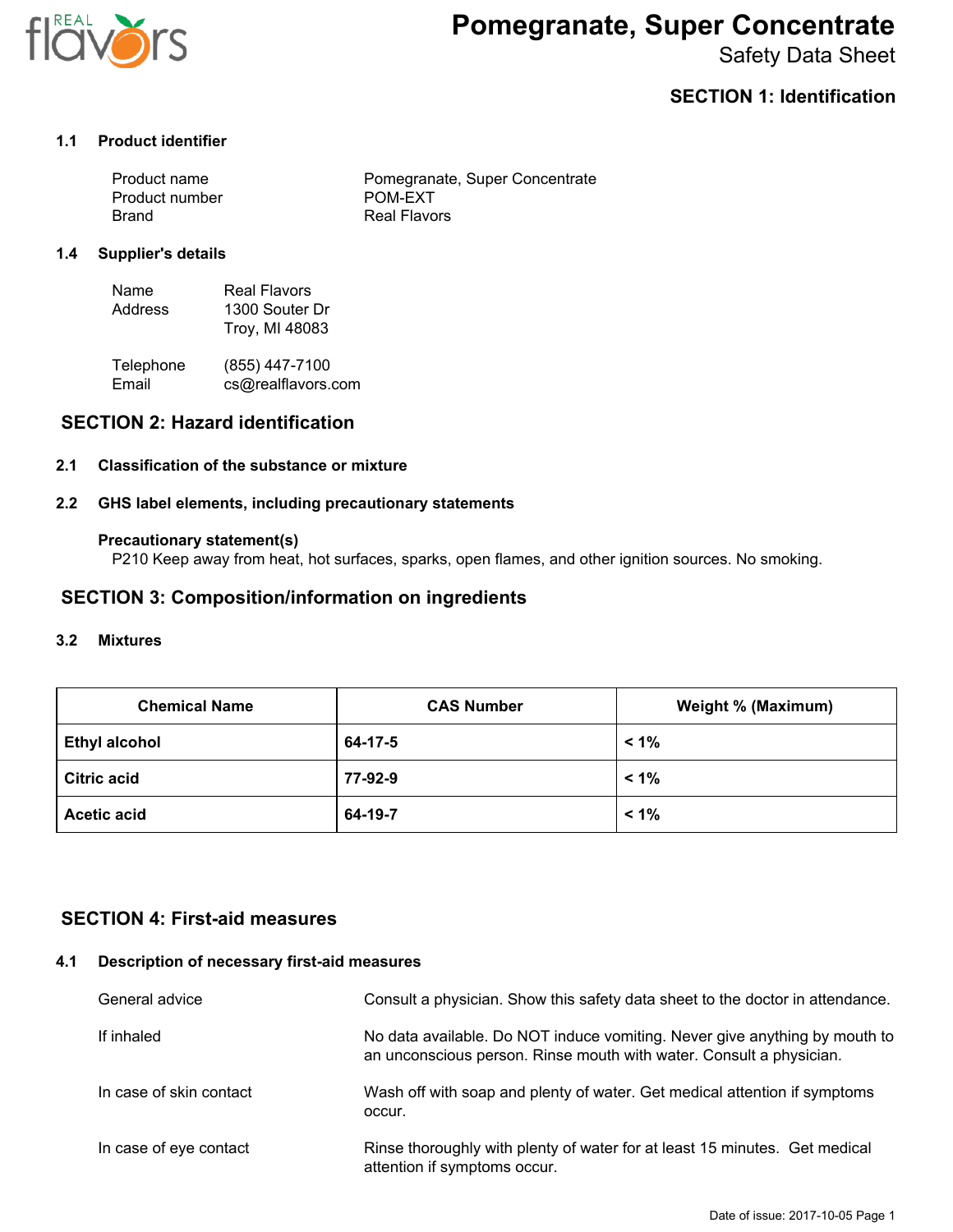

Safety Data Sheet

## **SECTION 5: Fire-fighting measures**

- **5.1 Suitable extinguishing media** Use extinguishing media appropriate for surrounding fire.
- **5.2 Specific hazards arising from the chemical** No data available.
- **5.3 Special protective actions for fire-fighters** Wear self-contained breathing apparatus for firefighting if necessary.

## **SECTION 6: Accidental release measures**

**6.1 Personal precautions, protective equipment and emergency procedures** Use personal protective equipment. Avoid breathing vapours, mist or gas. Ensure adequate ventilation. Evacuate personnel to safe areas. For personal protection see section 8.

#### **6.2 Environmental precautions**

Prevent further leakage or spillage if safe to do so. Do not let product enter drains.

**6.3 Methods and materials for containment and cleaning up**

Sweep up and shovel. Do not flush with water. Keep in suitable, closed containers for disposal. Contain spillage, soak up with non-combustible absorbent material, (e.g. sand, earth, diatomaceous earth, vermiculite) and transfer to a container for disposal according to local / national regulations (see section 13)

## **SECTION 7: Handling and storage**

#### **7.1 Precautions for safe handling**

Avoid contact with skin and eyes. Avoid inhalation of vapour or mist. Use explosion-proof equipment. Keep away from sources of ignition - No smoking.Take measures to prevent the build up of electrostatic charge. For precautions see section 2.2.

#### **7.2 Conditions for safe storage, including any incompatibilities**

Keep container tightly closed in a dry and well-ventilated place. Containers which are opened must be carefully resealed and kept upright to prevent leakage.

## **SECTION 8: Exposure controls/personal protection**

#### **8.3 Individual protection measures, such as personal protective equipment (PPE)**

#### **Body protection**

Skin Protection: None required with normal household use. Industrial Setting: Protective gloves (for hands) and protective clothing are required where repeated or prolonged skin contact may occur.

#### **Respiratory protection**

No data available.

#### **Environmental exposure controls**

Do not let product enter drains.

## **SECTION 9: Physical and chemical properties**

#### **Information on basic physical and chemical properties**

Liquid, comparable to sample **Appearance/form (physical state, color, etc.)** Appearance/form (physical state, color, etc.)

# **SECTION 10: Stability and reactivity**